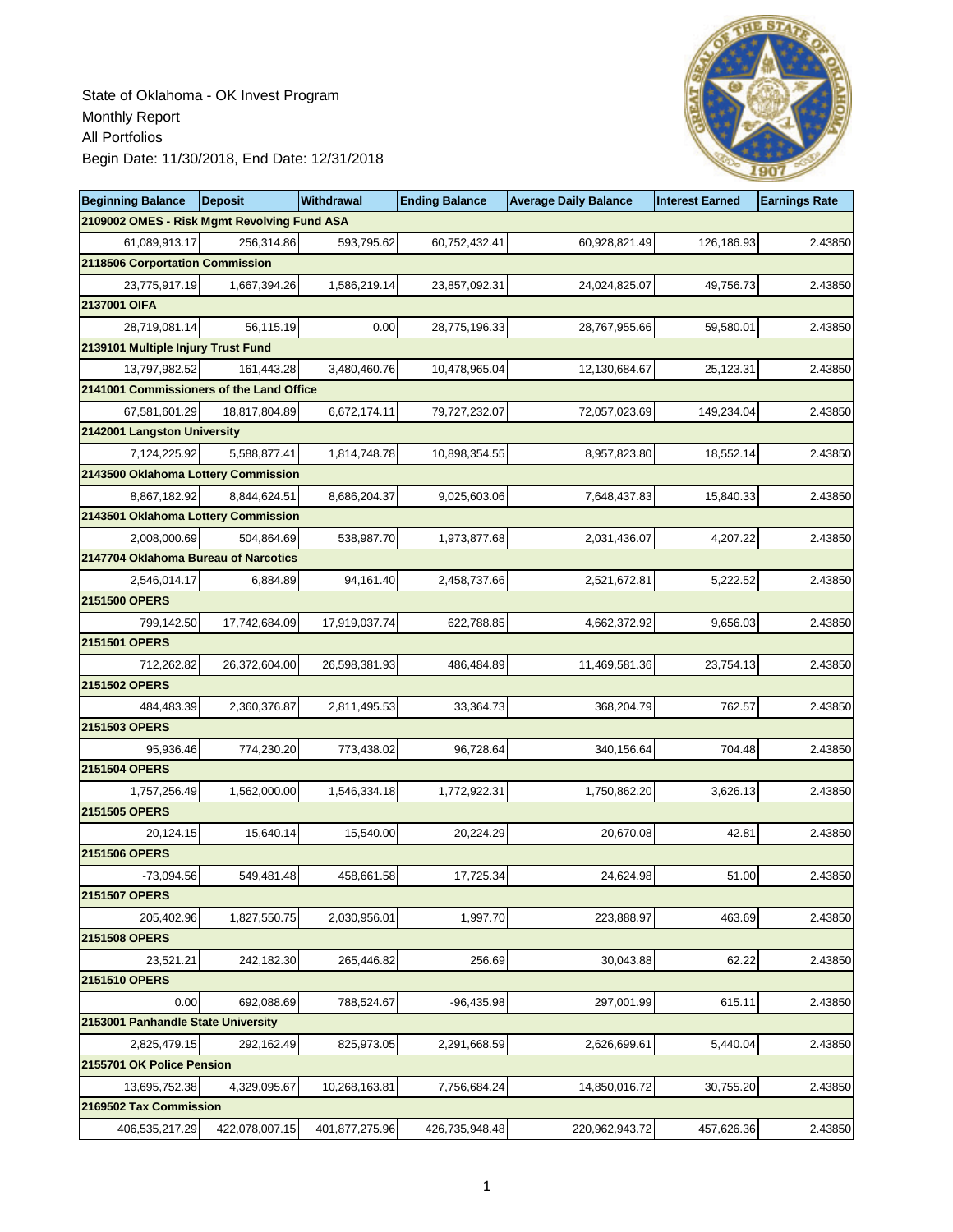| <b>Beginning Balance</b>                             | <b>Deposit</b> | Withdrawal       | <b>Ending Balance</b> | <b>Average Daily Balance</b> | <b>Interest Earned</b> | <b>Earnings Rate</b> |
|------------------------------------------------------|----------------|------------------|-----------------------|------------------------------|------------------------|----------------------|
| 2169520 Tax Commission                               |                |                  |                       |                              |                        |                      |
| 4,440,908.23                                         | 4,332,452.38   | 5,127,936.06     | 3,645,424.55          | 7,274,172.69                 | 15,065.21              | 2.43850              |
| 2169521 Tax Commission                               |                |                  |                       |                              |                        |                      |
| 58,981,935.74                                        | 66.941.107.54  | 59, 141, 355. 44 | 66,781,687.84         | 36,066,491.30                | 74,695.68              | 2.43850              |
| 2174007 State Treasurer                              |                |                  |                       |                              |                        |                      |
| 664,217.76                                           | 141,131.18     | 0.00             | 805,348.94            | 787,138.47                   | 1,630.21               | 2.43850              |
| 2183006 DHS - CSED                                   |                |                  |                       |                              |                        |                      |
| 10,177,270.60                                        | 7,238,506.86   | 8,694,214.52     | 8,721,562.94          | 8,613,167.79                 | 17,838.34              | 2.43850              |
| 7200039 Oklahoma Boll Weevil Eradication             |                |                  |                       |                              |                        |                      |
| 2,124,908.68                                         | 13.719.79      | 29,270.34        | 2,109,358.13          | 2,116,488.14                 | 4,383.36               | 2.43850              |
| 7200320 Department of Wildlife                       |                |                  |                       |                              |                        |                      |
| 656,640.26                                           | 4,529,733.19   | 3,666,899.12     | 1,519,474.33          | 2,558,684.18                 | 5,299.18               | 2.43850              |
| 7200359 OERB                                         |                |                  |                       |                              |                        |                      |
| 13,336,118.11                                        | 2,044,075.95   | 1,668,273.53     | 13,711,920.53         | 14, 193, 479. 64             | 29,395.47              | 2.43850              |
| 7200370 OIFA                                         |                |                  |                       |                              |                        |                      |
| 522,478.14                                           | 141,608.67     | 58,236.96        | 605,849.85            | 568,257.80                   | 1,176.89               | 2.43850              |
| 7200391 Multiple Injury Trust Fund                   |                |                  |                       |                              |                        |                      |
| 127,700.89                                           | 100,055.01     | 165,000.71       | 62,755.19             | 113,410.42                   | 234.88                 | 2.43850              |
| 7200410 Commissioners of the Land Office             |                |                  |                       |                              |                        |                      |
| 1,820,695.22                                         | 3,567.15       | 18,013.97        | 1,806,248.40          | 1,814,355.70                 | 3,757.63               | 2.43850              |
| 7200435 Oklahoma Lottery Commission                  |                |                  |                       |                              |                        |                      |
| 13,893,261.35                                        | 6,898,221.96   | 6,439,386.37     | 14,352,096.94         | 15,076,986.16                | 31,225.26              | 2.43850              |
| 7200515 OPERS                                        |                |                  |                       |                              |                        |                      |
| 144,156.27                                           | 551,076.30     | 559,018.34       | 136,214.23            | 358,114.47                   | 741.67                 | 2.43850              |
| 7200557 Oklahoma Police Pension                      |                |                  |                       |                              |                        |                      |
| 375.00                                               | 290,969.94     | 290,969.94       | 375.00                | 23,655.99                    | 48.99                  | 2.43850              |
| 7200588 Real Estate Commission                       |                |                  |                       |                              |                        |                      |
| 442,515.19                                           | 111,892.52     | 130,481.36       | 423,926.35            | 471,046.06                   | 975.56                 | 2.43850              |
| 7200830 Department of Human Services                 |                |                  |                       |                              |                        |                      |
| 51,024.37                                            | 99.32          | 0.00             | 51,123.69             | 51,110.87                    | 105.85                 | 2.43850              |
| 7201825 University Hospitals Authority               |                |                  |                       |                              |                        |                      |
| 5,961,093.59                                         | 1,649,607.48   | 288,542.96       | 7,322,158.11          | 6,756,459.78                 | 13,993.00              | 2.43850              |
| 7205090 OMES Risk Management Division/DSC            |                |                  |                       |                              |                        |                      |
| 42,226,775.74                                        | 4,838,951.93   | 133,652.47       | 46,932,075.20         | 43,650,327.93                | 90,402.22              | 2.43850              |
| 7205204 JM Davis Arms & Historical Museum            |                |                  |                       |                              |                        |                      |
| 3,312.13                                             | 6.46           | 0.00             | 3,318.59              | 3,317.76                     | 6.87                   | 2.43850              |
| 7205320 Department of Wildlife                       |                |                  |                       |                              |                        |                      |
| 650,252.52<br>7205359 Sustaining OK Energy Resources | 75,705.25      | 57,415.02        | 668,542.75            | 666,128.71                   | 1,379.59               | 2.43850              |
|                                                      |                |                  |                       |                              |                        |                      |
| 4,440,293.82<br>7205435 Oklahoma Lottery Commission  | 109,196.25     | 30,804.20        | 4,518,685.87          | 4,514,055.12                 | 9,348.86               | 2.43850              |
| 165,501.48                                           | 6,120.73       | 0.00             | 171,622.21            | 170,461.79                   | 353.04                 | 2.43850              |
| 7205515 OPERS                                        |                |                  |                       |                              |                        |                      |
| 266,432.41                                           | 38,990.75      | 0.00             | 305,423.16            | 281,714.04                   | 583.45                 | 2.43850              |
|                                                      |                |                  |                       |                              |                        |                      |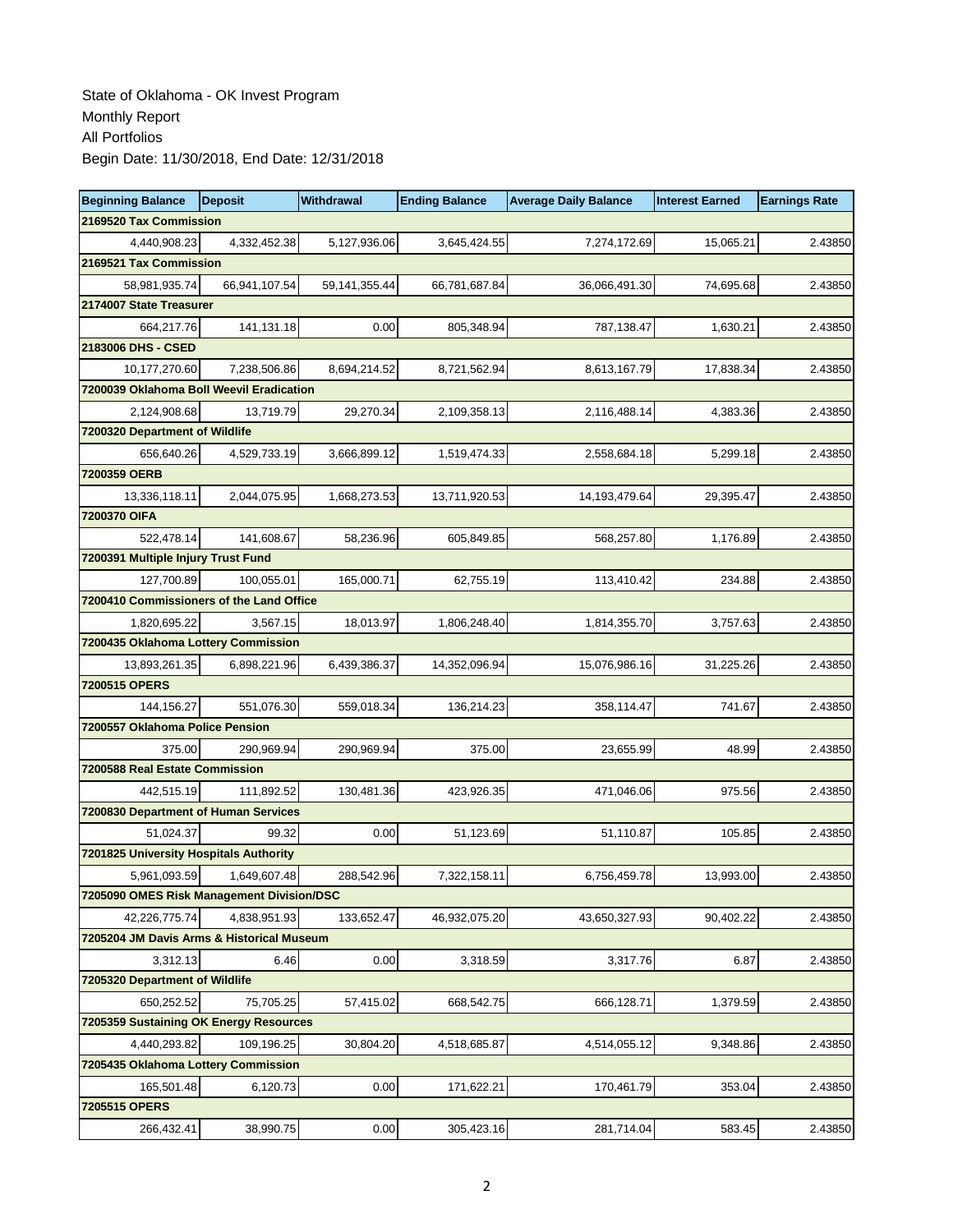| <b>Beginning Balance</b>                          | <b>Deposit</b> | <b>Withdrawal</b> | <b>Ending Balance</b> | <b>Average Daily Balance</b> | <b>Interest Earned</b> | <b>Earnings Rate</b> |
|---------------------------------------------------|----------------|-------------------|-----------------------|------------------------------|------------------------|----------------------|
| 7205563 OK Bd for Private Vocational Schools      |                |                   |                       |                              |                        |                      |
| 226,934.15                                        | 1,222.50       | 13,883.18         | 214,273.47            | 221,346.22                   | 458.42                 | 2.43850              |
| 7205630 Oklahoma Department of Securities         |                |                   |                       |                              |                        |                      |
| 389,966.60                                        | 762.98         | 5,420.00          | 385,309.58            | 386,149.84                   | 799.74                 | 2.43850              |
| 7205807 Oklahoma Health Care Authority            |                |                   |                       |                              |                        |                      |
| 1,593,088.18                                      | 3,095.60       | 0.00              | 1,596,183.78          | 1,595,784.35                 | 3,304.96               | 2.43850              |
| 7210270 State Election Board                      |                |                   |                       |                              |                        |                      |
| 4,624,101.42                                      | 9,338.94       | 43,485.74         | 4,589,954.62          | 4,604,578.48                 | 9,536.33               | 2.43850              |
| 7210320 Department of Wildlife                    |                |                   |                       |                              |                        |                      |
| 1.080.517.95                                      | 9,154,545.25   | 3,878,445.90      | 6,356,617.30          | 5,958,203.35                 | 12,339.77              | 2.43850              |
| 7210350 Oklahoma Historical Society               |                |                   |                       |                              |                        |                      |
| 27.68                                             | 0.05           | 0.00              | 27.73                 | 27.72                        | 0.06                   | 2.43850              |
| 7210400 Office of Juvenile Affairs                |                |                   |                       |                              |                        |                      |
| 56,792.68                                         | 0.00           | 10,767.90         | 46,024.78             | 49,280.62                    | 102.06                 | 2.43850              |
| 7210410 Commissioners of the Land Office          |                |                   |                       |                              |                        |                      |
| 17,910,853.22                                     | 34,917.83      | 0.00              | 17,945,771.05         | 17,941,265.52                | 37,157.34              | 2.43850              |
| 7210515 OPERS                                     |                |                   |                       |                              |                        |                      |
| 49,993.71                                         | 6,025.81       | 0.00              | 56.019.52             | 52,674.11                    | 109.09                 | 2.43850              |
| 7210570 State Board of Licensure for Professional |                |                   |                       |                              |                        |                      |
| 242,295.48                                        | 472.34         | 0.00              | 242,767.82            | 242,706.87                   | 502.66                 | 2.43850              |
| 7210588 Real Estate Commission                    |                |                   |                       |                              |                        |                      |
| 374,518.26                                        | 734.16         | 229.08            | 375,023.34            | 374,992.74                   | 776.63                 | 2.43850              |
| 7215270 State of Oklahoma Election Board          |                |                   |                       |                              |                        |                      |
| 5,225,086.61                                      | 10,186.31      | 0.00              | 5,235,272.92          | 5,233,958.56                 | 10,839.81              | 2.43850              |
| 7215320 Department of Wildlife                    |                |                   |                       |                              |                        |                      |
| 3,113,196.92                                      | 13,893.43      | 0.00              | 3,127,090.35          | 3,125,550.04                 | 6,473.19               | 2.43850              |
| 7215566 Tourism & Recreation Department           |                |                   |                       |                              |                        |                      |
| 14,396,739.84                                     | 1,513,805.69   | 2,190,355.88      | 13,720,189.65         | 14,591,680.70                | 30,220.17              | 2.43850              |
| 7215585 Department of Public Safety               |                |                   |                       |                              |                        |                      |
| 792,046.29                                        | 1,628.64       | 91,882.95         | 701,791.98            | 781,067.07                   | 1,617.63               | 2.43850              |
| 7215670 JD McCarty Center                         |                |                   |                       |                              |                        |                      |
| 399,809.97                                        | 110,894.29     | 765.01            | 509,939.25            | 423,648.44                   | 877.40                 | 2.43850              |
| 7216805 Department of Rehabilitation Services     |                |                   |                       |                              |                        |                      |
| 555,908.51                                        | 1,624.69       | 0.00              | 557,533.20            | 557,044.53                   | 1,153.67               | 2.43850              |
| 7220090 OSF Building Project Fund                 |                |                   |                       |                              |                        |                      |
| 0.42                                              | 0.00           | 0.00              | 0.42                  | 0.42                         | 0.00                   | 2.43850              |
| 7220320 Dept of Wildlife Conservation             |                |                   |                       |                              |                        |                      |
| 4,174,345.55                                      | 39,402.58      | 122,500.14        | 4,091,247.99          | 4,185,961.45                 | 8,669.36               | 2.43850              |
| 7220585 Department of Public Safety               |                |                   |                       |                              |                        |                      |
| 4,000,378.68                                      | 20,061.60      | 728.87            | 4,019,711.41          | 4,011,865.77                 | 8,308.79               | 2.43850              |
| 7220830 Department of Human Services              |                |                   |                       |                              |                        |                      |
| 756.08                                            | 0.10           | 756.00            | 0.18                  | 463.52                       | 0.96                   | 2.43850              |
| 7225040 Department of Agriculture                 |                |                   |                       |                              |                        |                      |
| 468,993.48                                        | 944.61         | 41,049.88         | 428,888.21            | 431,952.34                   | 894.60                 | 2.43850              |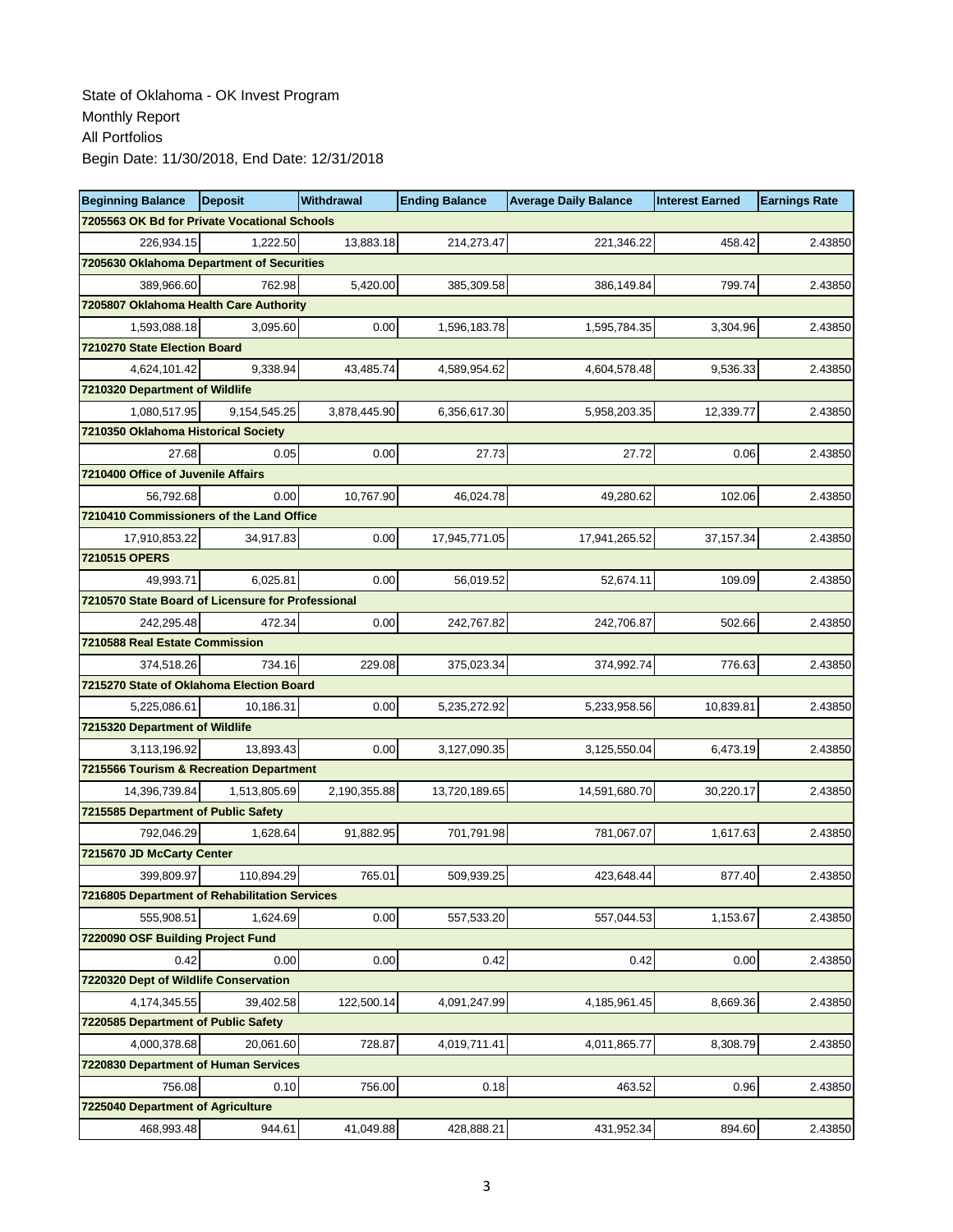| <b>Beginning Balance</b>                     | <b>Deposit</b> | <b>Withdrawal</b> | <b>Ending Balance</b> | <b>Average Daily Balance</b> | <b>Interest Earned</b> | <b>Earnings Rate</b> |
|----------------------------------------------|----------------|-------------------|-----------------------|------------------------------|------------------------|----------------------|
| <b>7225830 Department of Human Services</b>  |                |                   |                       |                              |                        |                      |
| 3,362,462.98                                 | 36,540.45      | 0.00              | 3,399,003.43          | 3,374,151.82                 | 6,988.05               | 2.43850              |
| 7230220 Oklahoma Crime Victims Compensation  |                |                   |                       |                              |                        |                      |
| 2,528,616.61                                 | 704,770.10     | 372,747.02        | 2,860,639.69          | 2,659,936.88                 | 5,508.88               | 2.43850              |
| 7230345 Department of Transportation         |                |                   |                       |                              |                        |                      |
| 3,295,817.67                                 | 399,544.47     | 0.00              | 3,695,362.14          | 3,457,209.70                 | 7,160.07               | 2.43850              |
| 7230695 Tax Commission                       |                |                   |                       |                              |                        |                      |
| 52,940.28                                    | 812,943.29     | 812,943.29        | 52,940.28             | 82,570.75                    | 171.01                 | 2.43850              |
| 7230807 Health Care Authority                |                |                   |                       |                              |                        |                      |
| 103,234.22                                   | 6.593.836.57   | 6,660,449.00      | 36,621.79             | 2,208,492.49                 | 4,573.91               | 2.43850              |
| 7235605 Regents for Higher Education         |                |                   |                       |                              |                        |                      |
| 4,646,124.24                                 | 975,584.91     | 325,898.00        | 5,295,811.15          | 5,221,517.10                 | 10,814.05              | 2.43850              |
| 7240807 Health Care Authority                |                |                   |                       |                              |                        |                      |
| 17,681,462.66                                | 30,136.24      | 0.00              | 17,711,598.90         | 17,707,710.35                | 36.673.64              | 2.43850              |
| 7244090 OMES Dept of Central Services        |                |                   |                       |                              |                        |                      |
| 654,834.81                                   | 153.729.96     | 67,991.95         | 740,572.82            | 695,981.42                   | 1,441.42               | 2.43850              |
| 7245807 Health Care Authority                |                |                   |                       |                              |                        |                      |
| 6,797,604.06                                 | 3.232.836.96   | 2,434,137.80      | 7,596,303.22          | 7,677,014.43                 | 15,899.52              | 2.43850              |
| 7255090 Department of Central Services       |                |                   |                       |                              |                        |                      |
| 1,080,737.90                                 | 3,561.43       | 0.00              | 1,084,299.33          | 1,083,264.31                 | 2,243.50               | 2.43850              |
| 7255585 Oklahoma Dept of Public Safety       |                |                   |                       |                              |                        |                      |
| 9,145.22                                     | 17.83          | 0.00              | 9,163.05              | 9,160.75                     | 18.97                  | 2.43850              |
| 7260090 OMES Risk Management Division        |                |                   |                       |                              |                        |                      |
| 4,614,573.64                                 | 690,371.88     | 320.10            | 5,304,625.42          | 5,040,319.75                 | 10,438.78              | 2.43850              |
| 7265090 Risk Management Fund                 |                |                   |                       |                              |                        |                      |
| 185,498.67                                   | 304.11         | 78,234.41         | 107,568.37            | 137,555.03                   | 284.88                 | 2.43850              |
| 7275740 OST - SEED                           |                |                   |                       |                              |                        |                      |
| 39,396.78                                    | 77.48          | 546.95            | 38,927.31             | 39,234.90                    | 81.26                  | 2.43850              |
| 7280090 OMES DCS Property Distribution       |                |                   |                       |                              |                        |                      |
| 1,375,313.81                                 | 57,754.93      | 46,644.45         | 1,386,424.29          | 1,382,984.32                 | 2,864.24               | 2.43850              |
| 7280345 Department of Transportation         |                |                   |                       |                              |                        |                      |
| 780,248.39                                   | 541,495.64     | 1,321,744.03      | 0.00                  | 496,338.04                   | 1,027.94               | 2.43850              |
| 7285345 Department of Transportation         |                |                   |                       |                              |                        |                      |
| 125,639,251.32                               | 10,428,038.46  | 6,193,731.67      | 129,873,558.11        | 130,454,661.62               | 270, 178.75            | 2.43850              |
| 7295090 Emergency & Transportation           |                |                   |                       |                              |                        |                      |
| 3,738,635.82                                 | 50,000.00      | 650,000.00        | 3,138,635.82          | 3, 161, 216. 47              | 6,547.05               | 2.43850              |
| 7296150 University of Science & Arts         |                |                   |                       |                              |                        |                      |
| 39.32                                        | 0.08           | 0.00              | 39.40                 | 39.39                        | 0.08                   | 2.43850              |
| 7303000 Tobacco Litigation Escrow Fund       |                |                   |                       |                              |                        |                      |
| 28,514.32                                    | 55.59          | 0.00              | 28,569.91             | 28,562.74                    | 59.15                  | 2.43850              |
| 7360566 Tourism & Recreation Department      |                |                   |                       |                              |                        |                      |
| 6,063,050.84                                 | 11,773.38      | 3,364.04          | 6,071,460.18          | 6,071,243.24                 | 12,573.88              | 2.43850              |
| 7401105 OCIA NACEA Construction Series 2018B |                |                   |                       |                              |                        |                      |
| 25,000,000.00                                | 4,875.00       | 0.00              | 25,004,875.00         | 25,004,245.97                | 51,785.16              | 2.43850              |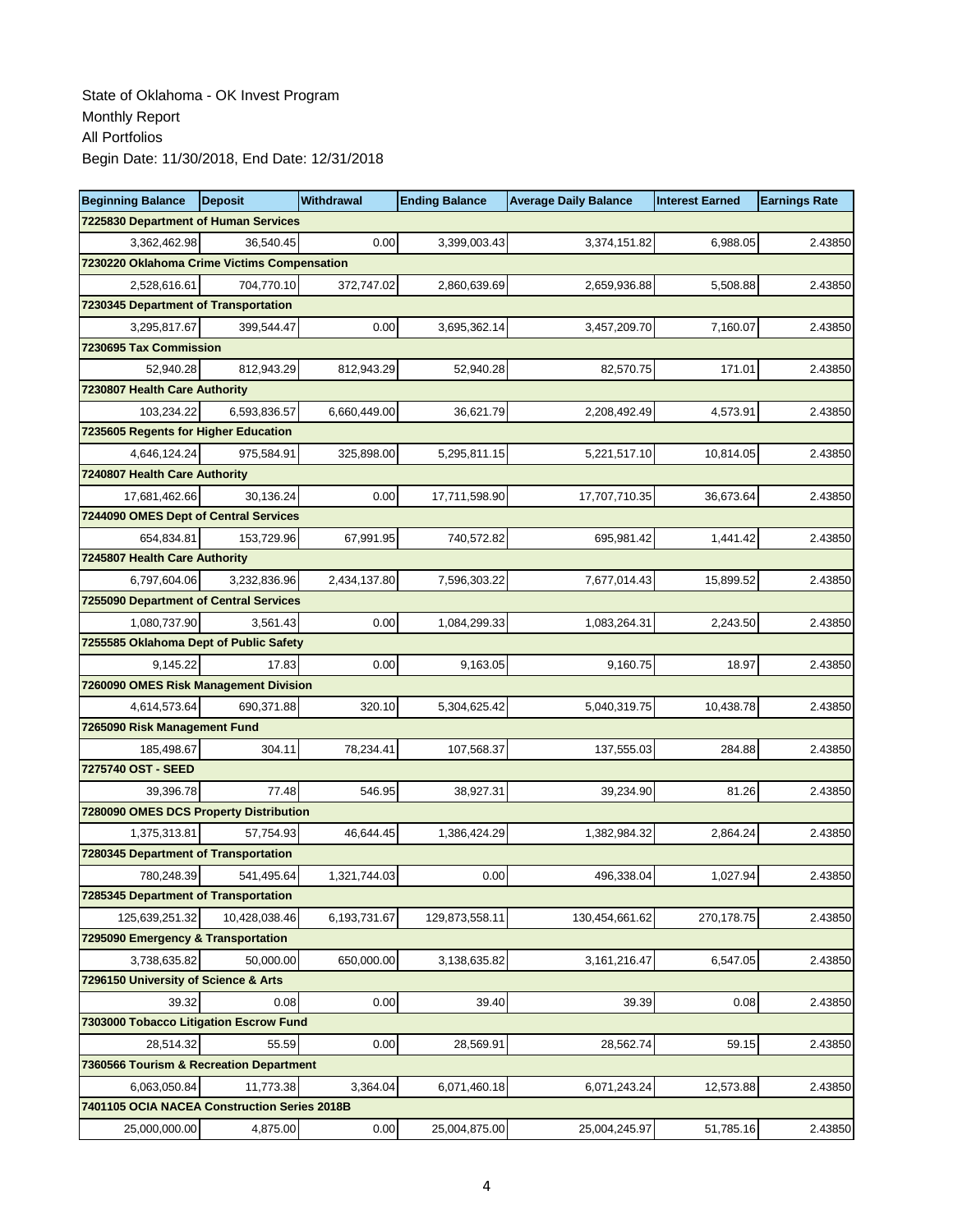| <b>Beginning Balance</b>                           | <b>Deposit</b> | <b>Withdrawal</b> | <b>Ending Balance</b> | <b>Average Daily Balance</b> | <b>Interest Earned</b> | <b>Earnings Rate</b> |
|----------------------------------------------------|----------------|-------------------|-----------------------|------------------------------|------------------------|----------------------|
| 7402105 OCIA Tourism Construction Fund Series 2018 |                |                   |                       |                              |                        |                      |
| 9,212,849.76                                       | 17,960.45      | 0.00              | 9,230,810.21          | 9,228,492.73                 | 19,112.71              | 2.43850              |
| 7403292 Oklahoma Department of Environmental Quali |                |                   |                       |                              |                        |                      |
| 283,403.99                                         | 552.53         | 0.00              | 283,956.52            | 283,885.23                   | 587.94                 | 2.43850              |
| <b>7405220 District Attorneys Council</b>          |                |                   |                       |                              |                        |                      |
| 4,672,079.32                                       | 34,453.25      | 186,020.88        | 4,520,511.69          | 4,617,750.28                 | 9,563.61               | 2.43850              |
| 7406105 OCIA Tourism Revenue Fund Series 2018A     |                |                   |                       |                              |                        |                      |
| 186.94                                             | 43,357.78      | 43,298.36         | 246.36                | 29,569.84                    | 61.24                  | 2.43850              |
| 7408105 OCIA                                       |                |                   |                       |                              |                        |                      |
| 937.39                                             | 538.654.43     | 538,093.23        | 1,498.59              | 348,583.10                   | 721.93                 | 2.43850              |
| 7409105 OCIA NACEA Revenue Series 2018B            |                |                   |                       |                              |                        |                      |
| 0.00                                               | 88,983.71      | 88,961.35         | 22.36                 | 37,325.85                    | 77.30                  | 2.43850              |
| 7410105 OCIA Capitol Repair Construction Series 20 |                |                   |                       |                              |                        |                      |
| 69,991,136.24                                      | 13,648.27      | 29.98             | 70,004,754.53         | 70,003,005.07                | 144,980.06             | 2.43850              |
| 7412105 OCIA                                       |                |                   |                       |                              |                        |                      |
| 1.483.06                                           | 1,256,328.06   | 1,255,183.34      | 2,627.78              | 83,459.64                    | 172.85                 | 2.43850              |
| 7415105 OCIA DOC Construction Series 2018D         |                |                   |                       |                              |                        |                      |
| 116,500,000.00                                     | 22,717.50      | 300.00            | 116,522,417.50        | 116,519,695.89               | 241,318.67             | 2.43850              |
| 7416000 OSF - Oil Overcharge                       |                |                   |                       |                              |                        |                      |
| 277,099.22                                         | 540.21         | 0.00              | 277,639.43            | 277,569.73                   | 574.86                 | 2.43850              |
| 7416160 Department of Commerce                     |                |                   |                       |                              |                        |                      |
| 2,752,726.61                                       | 9,920.10       | 0.00              | 2,762,646.71          | 2,759,014.13                 | 5,714.07               | 2.43850              |
| 7419105 OCIA                                       |                |                   |                       |                              |                        |                      |
| 43,169.27                                          | 1,029,190.25   | 1,069,352.08      | 3,007.44              | 645,021.92                   | 1,335.88               | 2.43850              |
| 7426000 OSF - Oil Overcharge                       |                |                   |                       |                              |                        |                      |
| 2,315,305.44                                       | 4,513.69       | 0.00              | 2,319,819.13          | 2,319,236.72                 | 4,803.27               | 2.43850              |
| 7426160 Department of Commerce                     |                |                   |                       |                              |                        |                      |
| 11,653,665.48                                      | 30,907.34      | 0.00              | 11,684,572.82         | 11,679,537.89                | 24,188.96              | 2.43850              |
| 7428105 OCIA Endowed Chairs Fund                   |                |                   |                       |                              |                        |                      |
| 1,667.47                                           | 958,187.16     | 957,188.87        | 2,665.76              | 620,078.15                   | 1,284.22               | 2.43850              |
| 7429105 OCIA                                       |                |                   |                       |                              |                        |                      |
| 753.73                                             | 1.47           | 0.00              | 755.20                | 755.01                       | 1.56                   | 2.43850              |
| 7430010 Oklahoma State University                  |                |                   |                       |                              |                        |                      |
| 1,068,708.48                                       | 6,443,422.33   | 5,841,793.11      | 1,670,337.70          | 2,190,136.06                 | 4,535.89               | 2.43850              |
| 7430011 Oklahoma State University                  |                |                   |                       |                              |                        |                      |
| 512,110.14                                         | 1,589,110.34   | 1,339,184.87      | 762,035.61            | 880,854.25                   | 1,824.30               | 2.43850              |
| 7430012 Oklahoma State University                  |                |                   |                       |                              |                        |                      |
| 308,699.25                                         | 1,082,945.71   | 1,045,704.39      | 345,940.57            | 534,726.03                   | 1,107.45               | 2.43850              |
| 7430013 Oklahoma State University                  |                |                   |                       |                              |                        |                      |
| 1,985,943.14                                       | 3,896.29       | 61,880.62         | 1,927,958.81          | 1,957,818.09                 | 4,054.75               | 2.43850              |
| 7430014 Oklahoma State University                  |                |                   |                       |                              |                        |                      |
| 2,761,562.60                                       | 503,631.37     | 441,760.42        | 2,823,433.55          | 2,859,391.93                 | 5,921.96               | 2.43850              |
| 7430015 Oklahoma State University                  |                |                   |                       |                              |                        |                      |
| 307,736.63                                         | 1,899,073.45   | 1,094,158.06      | 1,112,652.02          | 1,078,968.35                 | 2,234.60               | 2.43850              |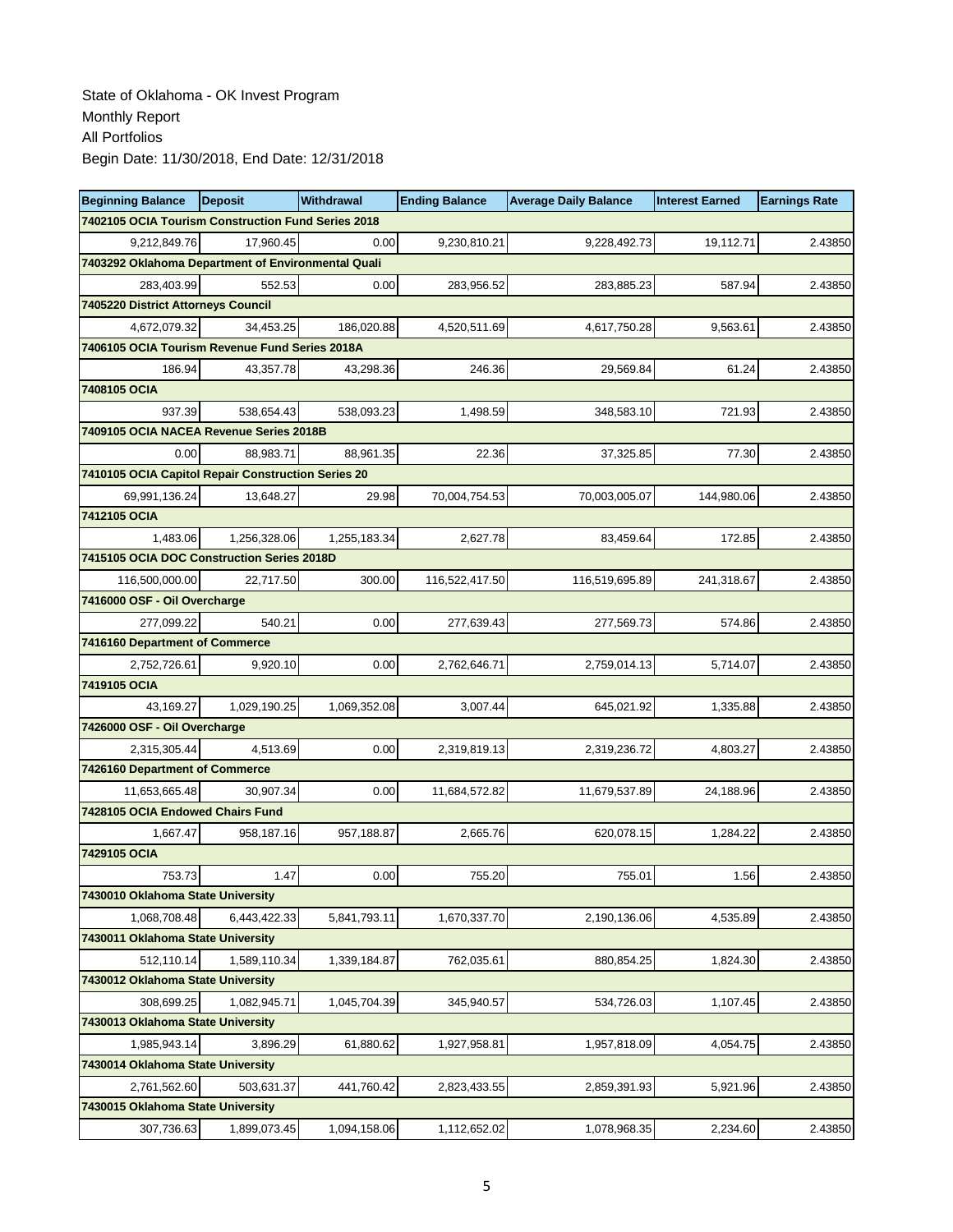| <b>Beginning Balance</b>                       | <b>Deposit</b> | Withdrawal    | <b>Ending Balance</b> | <b>Average Daily Balance</b> | <b>Interest Earned</b> | <b>Earnings Rate</b> |
|------------------------------------------------|----------------|---------------|-----------------------|------------------------------|------------------------|----------------------|
| 7430016 Oklahoma State University              |                |               |                       |                              |                        |                      |
| 159,314.64                                     | 5,310.86       | 329.07        | 164,296.43            | 162,775.15                   | 337.12                 | 2.43850              |
| 7430420 Langston University                    |                |               |                       |                              |                        |                      |
| 113,459.06                                     | 2.140.900.94   | 1,937,739.86  | 316,620.14            | 376,473.99                   | 779.70                 | 2.43850              |
| 7430461 Rogers State College                   |                |               |                       |                              |                        |                      |
| 859,464.42                                     | 77,941.97      | 116,438.30    | 820,968.09            | 815,429.56                   | 1,688.80               | 2.43850              |
| 7430505 Northwestern Oklahoma State University |                |               |                       |                              |                        |                      |
| 119,690.30                                     | 96,698.60      | 45,855.62     | 170,533.28            | 130,285.84                   | 269.83                 | 2.43850              |
| 7430665 Southwestern Oklahoma State University |                |               |                       |                              |                        |                      |
| 2,616,073.24                                   | 30,119.60      | 64,158.82     | 2,582,034.02          | 2,587,223.77                 | 5,358.28               | 2.43850              |
| 7430760 University of Oklahoma                 |                |               |                       |                              |                        |                      |
| 13,772,693.10                                  | 5,309,615.54   | 6,581,652.31  | 12,500,656.33         | 13,267,558.96                | 27,477.84              | 2.43850              |
| 7430770 OUHSC                                  |                |               |                       |                              |                        |                      |
| 52,524,773.80                                  | 15,441,933.88  | 10,003,407.31 | 57,963,300.37         | 60,014,493.86                | 124,293.31             | 2.43850              |
| 7430773 Oklahoma State University              |                |               |                       |                              |                        |                      |
| 3,374,467.49                                   | 993,080.10     | 948,414.49    | 3,419,133.10          | 3,334,227.50                 | 6,905.37               | 2.43850              |
| 7432105 OCIA 2009A Construction Fund           |                |               |                       |                              |                        |                      |
| 68.96                                          | 184,372.51     | 184,288.55    | 152.92                | 77,424.39                    | 160.35                 | 2.43850              |
| 7434105 OCIA                                   |                |               |                       |                              |                        |                      |
| 308,117.69                                     | 121,905.58     | 429,121.44    | 901.83                | 156,338.69                   | 323.79                 | 2.43850              |
| 7436000 OSF - Oil Overcharge                   |                |               |                       |                              |                        |                      |
| 2,539.37                                       | 4.95           | 0.00          | 2,544.32              | 2,543.68                     | 5.27                   | 2.43850              |
| 7440105 OCIA Operations & Maintenance          |                |               |                       |                              |                        |                      |
| 3,886.42                                       | 7.58           | 0.00          | 3,894.00              | 3,893.02                     | 8.06                   | 2.43850              |
| 7442105 OCIA                                   |                |               |                       |                              |                        |                      |
| 1,392.02                                       | 1,179,202.32   | 1,178,127.87  | 2,466.47              | 306,360.83                   | 634.49                 | 2.43850              |
| 7443105 OCIA                                   |                |               |                       |                              |                        |                      |
| 556.02                                         | 418,202.59     | 417,858.33    | 900.28                | 220,558.01                   | 456.79                 | 2.43850              |
| 7444835 Water Resources Board                  |                |               |                       |                              |                        |                      |
| 7,912,667.80                                   | 13,947.37      | 59,908.19     | 7,866,706.98          | 7,892,806.31                 | 16,346.43              | 2.43850              |
| 7445105 Oklahoma Capital Improvement           |                |               |                       |                              |                        |                      |
| 645.88                                         | 1,599,280.25   | 1,599,279.16  | 646.97                | 155,415.78                   | 321.87                 | 2.43850              |
| 7445835 Water Resources Board                  |                |               |                       |                              |                        |                      |
| 4,667,534.55                                   | 7,185.50       | 136,674.20    | 4,538,045.85          | 4,602,230.83                 | 9,531.47               | 2.43850              |
| 7446105 Capital Improvement Authority          |                |               |                       |                              |                        |                      |
| 7,473,762.55                                   | 19,476.84      | 302,168.09    | 7,191,071.30          | 7,258,746.39                 | 15,033.26              | 2.43850              |
| 7447105 OCIA                                   |                |               |                       |                              |                        |                      |
| 135.76                                         | 242,444.68     | 242,225.01    | 355.43                | 110,238.11                   | 228.31                 | 2.43850              |
| 7448105 OCIA                                   |                |               |                       |                              |                        |                      |
| 1,242.96                                       | 2.42           | 540.00        | 705.38                | 879.26                       | 1.82                   | 2.43850              |
| 7449105 OCIA                                   |                |               |                       |                              |                        |                      |
| 4,004.30                                       | 7.81           | 0.00          | 4,012.11              | 4,011.10                     | 8.31                   | 2.43850              |
| 7455105 OCIA                                   |                |               |                       |                              |                        |                      |
| 284.94                                         | 705,550.48     | 705,550.00    | 285.42                | 68,564.39                    | 142.00                 | 2.43850              |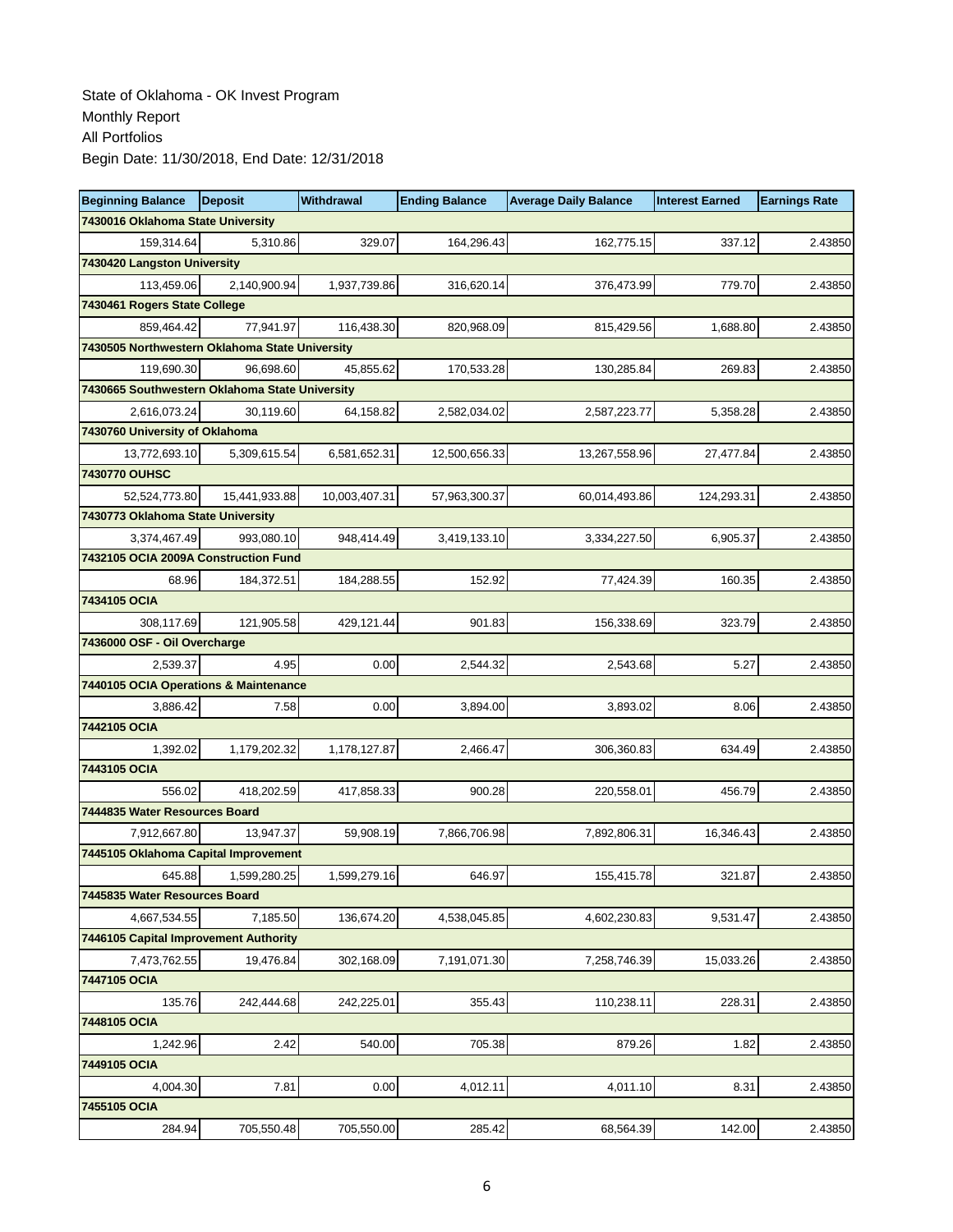| <b>Beginning Balance</b>                       | <b>Deposit</b> | Withdrawal   | <b>Ending Balance</b> | <b>Average Daily Balance</b> | <b>Interest Earned</b> | <b>Earnings Rate</b> |
|------------------------------------------------|----------------|--------------|-----------------------|------------------------------|------------------------|----------------------|
| 7455160 Department of Commerce                 |                |              |                       |                              |                        |                      |
| 616,161.90                                     | 56,044.31      | 232,587.18   | 439,619.03            | 549,150.29                   | 1,137.32               | 2.43850              |
| 7460100 Cameron University                     |                |              |                       |                              |                        |                      |
| 701,220.77                                     | 1,436.49       | 31,597.99    | 671,059.27            | 679,203.38                   | 1,406.67               | 2.43850              |
| 7460760 University of Oklahoma                 |                |              |                       |                              |                        |                      |
| 160,405.81                                     | 312.71         | 0.00         | 160,718.52            | 160,678.17                   | 332.77                 | 2.43850              |
| 7462105 OK Capital Improvement Authority       |                |              |                       |                              |                        |                      |
| 580.68                                         | 491,906.54     | 491,458.33   | 1,028.89              | 32,678.05                    | 67.68                  | 2.43850              |
| 7464105 OCIA                                   |                |              |                       |                              |                        |                      |
| 23,447,612.42                                  | 45,588.36      | 58,310.46    | 23,434,890.32         | 23,457,958.97                | 48,582.72              | 2.43850              |
| 7470010 Oklahoma State University              |                |              |                       |                              |                        |                      |
| 10,321,003.53                                  | 21,137.40      | 1,159,162.71 | 9,182,978.22          | 9,655,663.28                 | 19,997.41              | 2.43850              |
| 7470014 Oklahoma State University              |                |              |                       |                              |                        |                      |
| 3,620,115.88                                   | 7,063.08       | 18,167.64    | 3,609,011.32          | 3,611,030.22                 | 7,478.64               | 2.43850              |
| 7470230 East Central University                |                |              |                       |                              |                        |                      |
| 0.11                                           | 0.00           | 0.00         | 0.11                  | 0.11                         | 0.00                   | 2.43850              |
| 7471835 Water Resources Board                  |                |              |                       |                              |                        |                      |
| 829,958.93                                     | 1,618.06       | 0.00         | 831,576.99            | 831,368.21                   | 1,721.81               | 2.43850              |
| 7472835 Water Resources Board                  |                |              |                       |                              |                        |                      |
| 102,586,781.72                                 | 199,992.96     | 0.00         | 102,786,774.68        | 102,760,969.14               | 212,823.60             | 2.43850              |
| 7473835 Water Resources Board                  |                |              |                       |                              |                        |                      |
| 66,945,734.63                                  | 130.510.73     | 0.00         | 67,076,245.36         | 67,059,405.27                | 138,883.70             | 2.43850              |
| 7475750 Tulsa Community College                |                |              |                       |                              |                        |                      |
| 5.697.21                                       | 11.11          | 0.00         | 5,708.32              | 5,706.89                     | 11.82                  | 2.43850              |
| 7475770 University of Oklahoma Health Sciences |                |              |                       |                              |                        |                      |
| 0.37                                           | 0.00           | 0.00         | 0.37                  | 0.37                         | 0.00                   | 2.43850              |
| 7476760 University of Oklahoma                 |                |              |                       |                              |                        |                      |
| 23,282,362.13                                  | 40,590.92      | 1,662,033.98 | 21,660,919.07         | 22,209,326.98                | 45,996.73              | 2.43850              |
| 7479010 Oklahoma State University              |                |              |                       |                              |                        |                      |
| 7,181,382.04                                   | 15,009.56      | 430,040.70   | 6,766,350.90          | 6,917,009.27                 | 14,325.51              | 2.43850              |
| 7480230 East Central University                |                |              |                       |                              |                        |                      |
| 0.68                                           | 0.00           | 0.00         | 0.68                  | 0.68                         | 0.00                   | 2.43850              |
| 7481230 East Central University                |                |              |                       |                              |                        |                      |
| 0.04                                           | 0.00           | 0.00         | 0.04                  | 0.04                         | 0.00                   | 2.43850              |
| 7481633 Oklahoma City Community College        |                |              |                       |                              |                        |                      |
| 0.03                                           | 0.00           | 0.00         | 0.03                  | 0.03                         | 0.00                   | 2.43850              |
| 7482105 OCIA                                   |                |              |                       |                              |                        |                      |
| 1,639.59                                       | 1,247,657.93   | 1,246,520.83 | 2,776.69              | 83,050.67                    | 172.00                 | 2.43850              |
| 7483633 OCCC 2010 Bond                         |                |              |                       |                              |                        |                      |
| 0.06                                           | 0.00           | 0.00         | 0.06                  | 0.06                         | 0.00                   | 2.43850              |
| 7486010 Oklahoma State University              |                |              |                       |                              |                        |                      |
| 11,594.20                                      | 22.60          | 0.00         | 11,616.80             | 11,613.88                    | 24.05                  | 2.43850              |
| 7488105 OCIA                                   |                |              |                       |                              |                        |                      |
| 935,564.14                                     | 769,103.28     | 1,700,871.46 | 3,795.96              | 580,842.77                   | 1,202.96               | 2.43850              |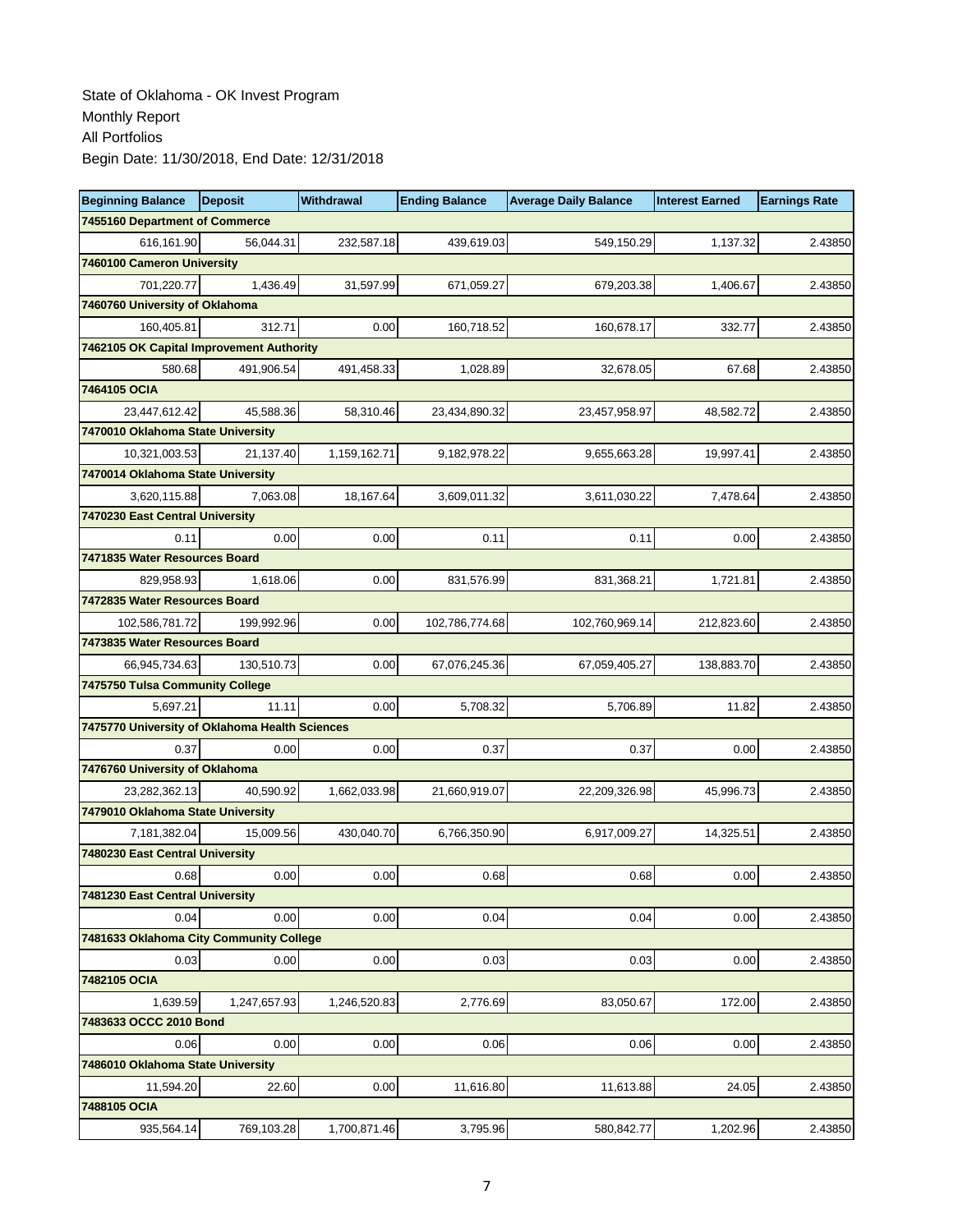| <b>Beginning Balance</b>                       | <b>Deposit</b> | Withdrawal | <b>Ending Balance</b> | <b>Average Daily Balance</b> | <b>Interest Earned</b> | <b>Earnings Rate</b> |
|------------------------------------------------|----------------|------------|-----------------------|------------------------------|------------------------|----------------------|
| 7489105 OCIA                                   |                |            |                       |                              |                        |                      |
| 482.12                                         | 352,733.93     | 352,412.42 | 803.63                | 23.498.43                    | 48.67                  | 2.43850              |
| 7517410 - Commissioners of the Land Office     |                |            |                       |                              |                        |                      |
| 804,762.17                                     | 0.00           | 0.00       | 804,762.17            | 804,762.17                   | 1,666.71               | 2.43850              |
| 7518410 Commissioners of the Land Office       |                |            |                       |                              |                        |                      |
| 1,164,775.76                                   | 0.00           | 0.00       | 1,164,775.76          | 1,164,775.76                 | 2,412.31               | 2.43850              |
| 7519410 Commissioners of the Land Office       |                |            |                       |                              |                        |                      |
| 4,933,118.23                                   | 0.00           | 604,395.60 | 4,328,722.63          | 4,644,581.65                 | 9,619.18               | 2.43850              |
| 7600010 Oklahoma State University              |                |            |                       |                              |                        |                      |
| 3,641,670.66                                   | 420.824.08     | 138.598.32 | 3,923,896.42          | 3,736,093.50                 | 7,737.65               | 2.43850              |
| 7600120 University of Central Oklahoma         |                |            |                       |                              |                        |                      |
| 4,591,519.87                                   | 60,020.01      | 0.00       | 4,651,539.88          | 4,624,001.94                 | 9,576.56               | 2.43850              |
| 7600150 University of Science & Arts           |                |            |                       |                              |                        |                      |
| 645.839.27                                     | 52.353.20      | 0.00       | 698,192.47            | 671,643.80                   | 1,391.01               | 2.43850              |
| 7600230 East Central University                |                |            |                       |                              |                        |                      |
| 1,249,902.79                                   | 19,107.80      | 0.00       | 1,269,010.59          | 1,260,086.33                 | 2,609.71               | 2.43850              |
| 7600420 Langston University                    |                |            |                       |                              |                        |                      |
| 1,475,554.51                                   | 48,838.78      | 0.00       | 1,524,393.29          | 1,500,277.32                 | 3,107.16               | 2.43850              |
| 7600485 Northeastern State University          |                |            |                       |                              |                        |                      |
| 2,379,888.59                                   | 55,730.02      | 0.00       | 2,435,618.61          | 2,408,634.22                 | 4,988.41               | 2.43850              |
| 7600490 Northern Oklahoma College              |                |            |                       |                              |                        |                      |
| 866,272.64                                     | 47,756.72      | 31,139.06  | 882,890.30            | 867,168.91                   | 1,795.95               | 2.43850              |
| 7600505 Northwestern Oklahoma State University |                |            |                       |                              |                        |                      |
| 1,668,665.47                                   | 54,247.06      | 65,201.35  | 1,657,711.18          | 1,659,646.25                 | 3,437.22               | 2.43850              |
| 7600530 Panhandle State University             |                |            |                       |                              |                        |                      |
| 148,498.53                                     | 53,618.20      | 64,342.25  | 137,774.48            | 132,143.09                   | 273.68                 | 2.43850              |
| 7600660 Southeastern Oklahoma State Unversity  |                |            |                       |                              |                        |                      |
| 184,865.91                                     | 51,606.32      | 97,363.31  | 139,108.92            | 147,204.89                   | 304.87                 | 2.43850              |
| 7600665 Southwestern Oklahoma State University |                |            |                       |                              |                        |                      |
| 2,492,302.16                                   | 55.927.51      | 0.00       | 2,548,229.67          | 2,521,219.80                 | 5,221.58               | 2.43850              |
| 7600760 University of Oklahoma                 |                |            |                       |                              |                        |                      |
| 4,206,859.54                                   | 421,862.98     | 686,013.59 | 3,942,708.93          | 4,126,276.95                 | 8,545.75               | 2.43850              |
| 7650010 Oklahoma State University              |                |            |                       |                              |                        |                      |
| 5,878,219.30                                   | 136.477.23     | 0.00       | 6,014,696.53          | 5,948,580.63                 | 12,319.84              | 2.43850              |
| 7650120 University of Central Oklahoma         |                |            |                       |                              |                        |                      |
| 908,671.15                                     | 24,812.41      | 1,562.20   | 931,921.36            | 920,292.98                   | 1,905.98               | 2.43850              |
| 7650150 University of Science & Arts           |                |            |                       |                              |                        |                      |
| 120,863.68                                     | 23,282.29      | 10,548.58  | 133,597.39            | 124,725.00                   | 258.31                 | 2.43850              |
| 7650230 East Central University                |                |            |                       |                              |                        |                      |
| 2,040,108.73                                   | 23,713.61      | 28,149.00  | 2,035,673.34          | 2,035,860.61                 | 4,216.38               | 2.43850              |
| 7650420 Langston University                    |                |            |                       |                              |                        |                      |
| 1,817,661.95                                   | 103,059.52     | 0.00       | 1,920,721.47          | 1,868,860.11                 | 3,870.51               | 2.43850              |
| 7650485 Northeastern State University          |                |            |                       |                              |                        |                      |
| 765,187.99                                     | 24,543.54      | 5,159.63   | 784,571.90            | 775,112.71                   | 1,605.30               | 2.43850              |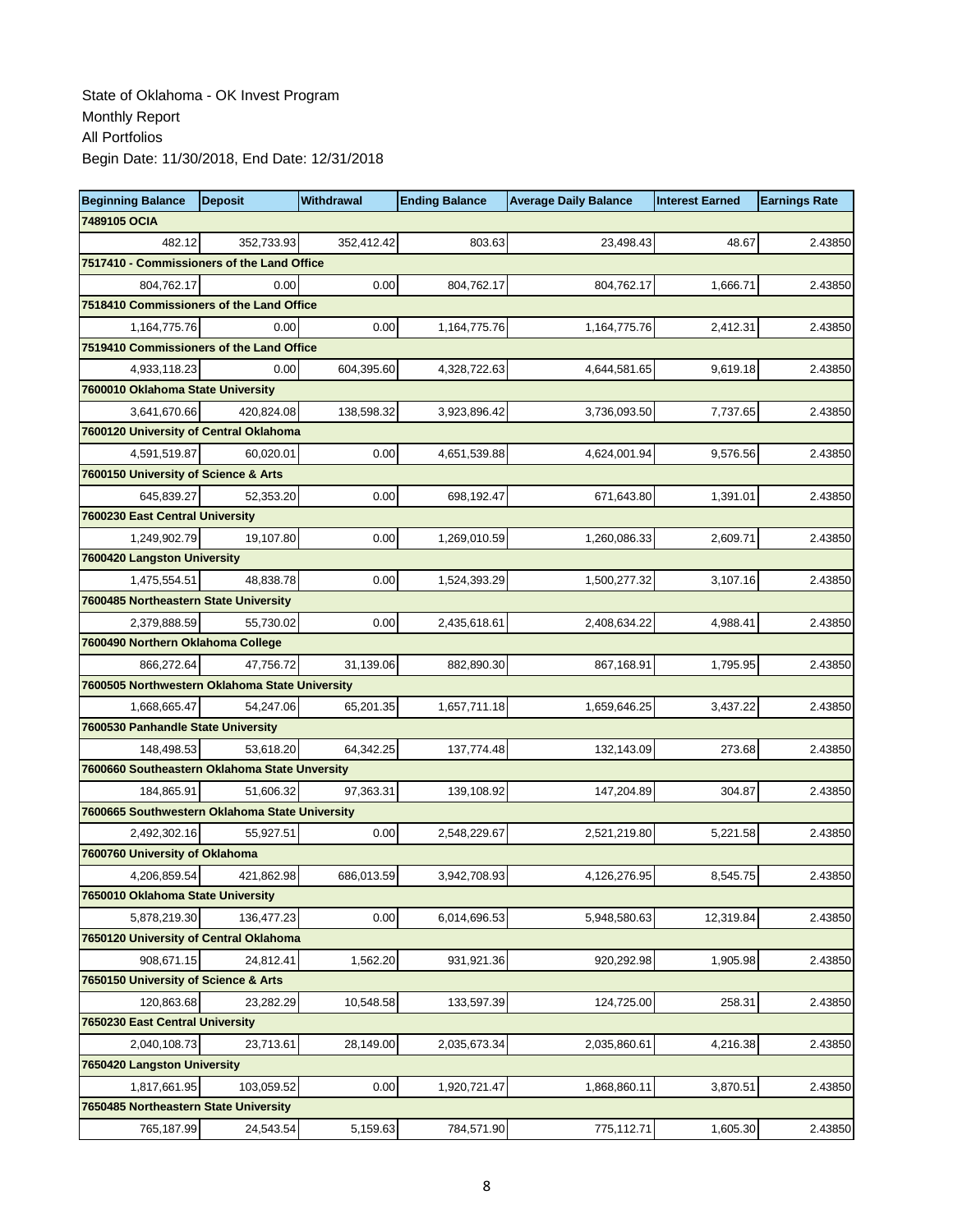| <b>Beginning Balance</b>                        | <b>Deposit</b> | Withdrawal    | <b>Ending Balance</b> | <b>Average Daily Balance</b> | <b>Interest Earned</b> | <b>Earnings Rate</b> |
|-------------------------------------------------|----------------|---------------|-----------------------|------------------------------|------------------------|----------------------|
| 7650490 Northern Oklahoma College               |                |               |                       |                              |                        |                      |
| 3,255,196.16                                    | 175.909.86     | 164,121.23    | 3,266,984.79          | 3,207,228.37                 | 6,642.35               | 2.43850              |
| 7650505 Northwestern Oklahoma State University  |                |               |                       |                              |                        |                      |
| 628,929.91                                      | 24,270.81      | 41,545.49     | 611,655.23            | 624,378.61                   | 1,293.12               | 2.43850              |
| 7650530 Panhandle State University              |                |               |                       |                              |                        |                      |
| 77,948.09                                       | 23,205.79      | 0.00          | 101,153.88            | 89,228.87                    | 184.80                 | 2.43850              |
| 7650660 Southeastern Oklahoma State Unversity   |                |               |                       |                              |                        |                      |
| 139,639.73                                      | 23,400.70      | 48,533.54     | 114,506.89            | 119,778.31                   | 248.07                 | 2.43850              |
| 7650665 Southwestern Oklahoma State University  |                |               |                       |                              |                        |                      |
| 1,240,367.06                                    | 25,459.07      | 0.00          | 1,265,826.13          | 1,253,610.38                 | 2,596.30               | 2.43850              |
| 7650760 University of Oklahoma                  |                |               |                       |                              |                        |                      |
| 2,659,515.63                                    | 307,694.71     | 0.00          | 2,967,210.34          | 2,810,290.64                 | 5,820.27               | 2.43850              |
| 7700040 Department of Agriculture               |                |               |                       |                              |                        |                      |
| 10,565,926.34                                   | 20,598.28      | 0.00          | 10,586,524.62         | 10,583,866.78                | 21,919.77              | 2.43850              |
| 7700041 Western Oklahoma State College          |                |               |                       |                              |                        |                      |
| 656,854.88                                      | 162,494.01     | 163,759.46    | 655,589.43            | 680,719.47                   | 1,409.81               | 2.43850              |
| 7700131 Department of Corrections               |                |               |                       |                              |                        |                      |
| 20,567,138.47                                   | 1,743,781.06   | 2,307,832.00  | 20,003,087.53         | 20,456,784.01                | 42,367.12              | 2.43850              |
| 7700240 Eastern Oklahoma State College          |                |               |                       |                              |                        |                      |
| 751,222.23                                      | 389,805.51     | 170,187.12    | 970,840.62            | 874,546.09                   | 1,811.23               | 2.43850              |
| 7700340 State Health Department                 |                |               |                       |                              |                        |                      |
| 0.20                                            | 1,468,579.60   | 1,468,579.80  | 0.00                  | 416,457.34                   | 862.51                 | 2.43850              |
| 7700461 Rogers State College                    |                |               |                       |                              |                        |                      |
| 4,179,500.65                                    | 1,333,858.84   | 1,227,440.86  | 4,285,918.63          | 3,939,162.22                 | 8,158.22               | 2.43850              |
| 7700490 Northern Oklahoma College               |                |               |                       |                              |                        |                      |
| 2,087,396.78                                    | 1,120,735.38   | 897,001.50    | 2,311,130.66          | 2,106,428.61                 | 4,362.53               | 2.43850              |
| 7700606 Ardmore Higher Education Center         |                |               |                       |                              |                        |                      |
| 262,767.52                                      | 514.35         | 3,015.81      | 260,266.06            | 261,367.10                   | 541.31                 | 2.43850              |
| 7700633 Oklahoma City Community College         |                |               |                       |                              |                        |                      |
| 6,731,236.62                                    | 2,224,527.74   | 808,435.49    | 8,147,328.87          | 7,703,396.99                 | 15,954.16              | 2.43850              |
| 7700660 Southeastern Oklahoma State University  |                |               |                       |                              |                        |                      |
| 5,935,270.04                                    | 1,652,364.34   | 2,485,534.82  | 5,102,099.56          | 5,224,212.82                 | 10,819.63              | 2.43850              |
| 7700760 University of Oklahoma                  |                |               |                       |                              |                        |                      |
| 67,586,559.79                                   | 19,769,510.39  | 43,434,718.62 | 43,921,351.56         | 52,298,634.50                | 108,313.34             | 2.43850              |
| 7700830 Department of Human Services            |                |               |                       |                              |                        |                      |
| 1,669,421.48                                    | 528,420.68     | 293,890.77    | 1,903,951.39          | 1,990,033.72                 | 4,121.47               | 2.43850              |
| 7701010 Oklahoma State University               |                |               |                       |                              |                        |                      |
| 5,194,403.51                                    | 36,218,733.47  | 30,717,382.66 | 10,695,754.32         | 9,488,028.30                 | 19,650.23              | 2.43850              |
| 7701091 Building Bond Commission Administrative |                |               |                       |                              |                        |                      |
| 2.91                                            | 0.01           | 0.00          | 2.92                  | 2.92                         | 0.01                   | 2.43850              |
| 7701150 University of Science & Arts            |                |               |                       |                              |                        |                      |
| 3,581,207.12                                    | 372,153.52     | 307,945.09    | 3,645,415.55          | 3,580,645.90                 | 7,415.71               | 2.43850              |
| 7701165 Connors State College                   |                |               |                       |                              |                        |                      |
| 268,526.72                                      | 250,000.00     | 472,063.75    | 46,462.97             | 138,586.14                   | 287.02                 | 2.43850              |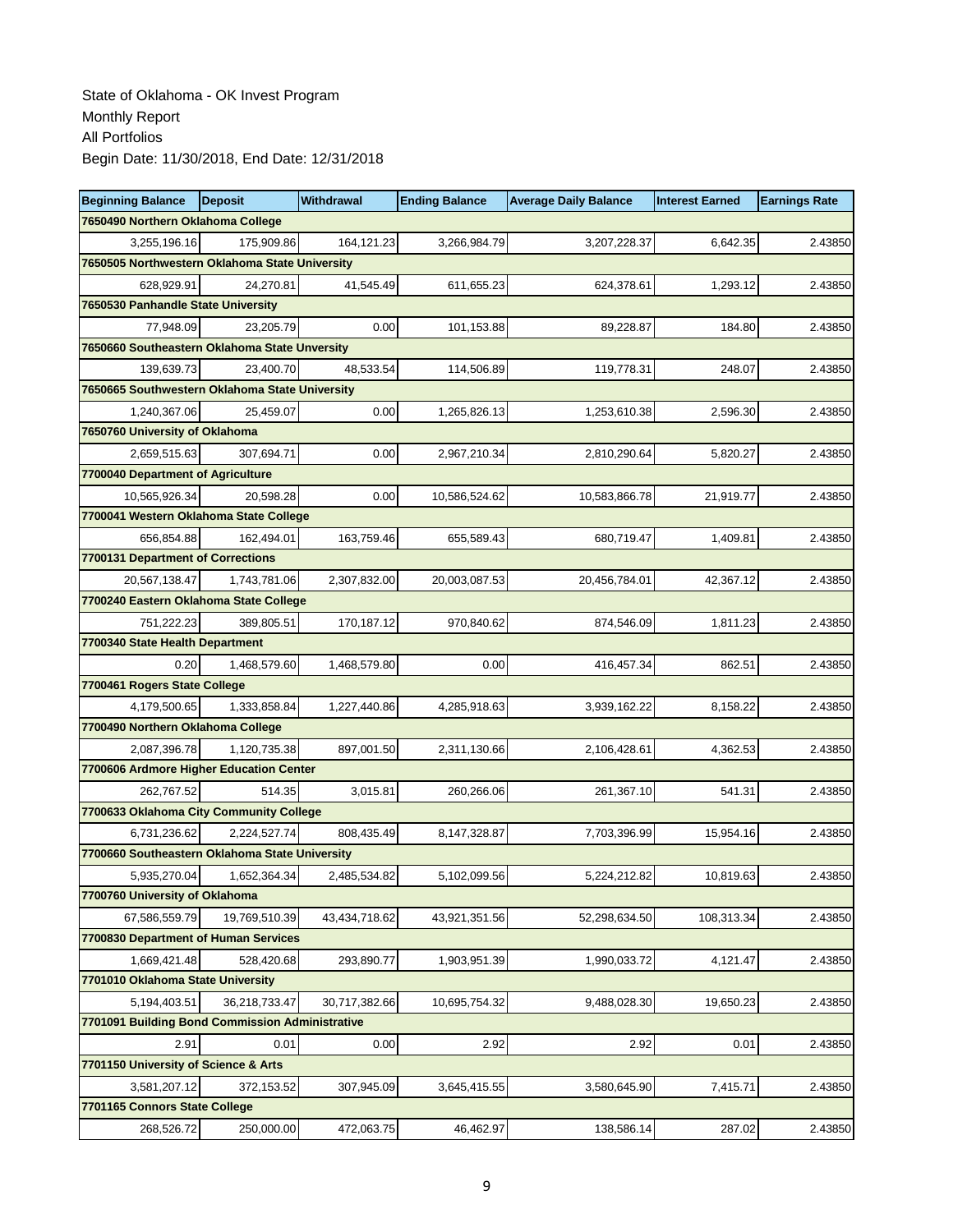| <b>Beginning Balance</b>                       | <b>Deposit</b> | <b>Withdrawal</b> | <b>Ending Balance</b> | <b>Average Daily Balance</b> | <b>Interest Earned</b> | <b>Earnings Rate</b> |
|------------------------------------------------|----------------|-------------------|-----------------------|------------------------------|------------------------|----------------------|
| 7701400 Office of Juvenile Affairs             |                |                   |                       |                              |                        |                      |
| 230,501.77                                     | 14,004.06      | 10,245.82         | 234,260.01            | 231,509.77                   | 479.47                 | 2.43850              |
| 7701480 Northeasten Oklahoma A&M College       |                |                   |                       |                              |                        |                      |
| 1,073,330.09                                   | 371,794.30     | 731,580.40        | 713,543.99            | 886,580.72                   | 1,836.16               | 2.43850              |
| 7701605 Regents for Higher Education           |                |                   |                       |                              |                        |                      |
| 35,263,621.34                                  | 879,542.00     | 818,210.24        | 35,324,953.10         | 34,919,747.74                | 72,320.71              | 2.43850              |
| 7701650 Department of Veteran Affairs          |                |                   |                       |                              |                        |                      |
| 435,065.80                                     | 137,941.78     | 110,694.80        | 462,312.78            | 451,613.56                   | 935.32                 | 2.43850              |
| 7701770 OUHSC                                  |                |                   |                       |                              |                        |                      |
| 405,096,588.09                                 | 24,201,201.31  | 42,788,051.34     | 386,509,738.06        | 398,978,796.31               | 826,306.95             | 2.43850              |
| 7701805 Department of Rehabilitation Services  |                |                   |                       |                              |                        |                      |
| 161,199.01                                     | 22,200.39      | 11,422.28         | 171,977.12            | 162,015.06                   | 335.54                 | 2.43850              |
| 7701865 Workers Compensation Commission        |                |                   |                       |                              |                        |                      |
| 7,088,864.73                                   | 13.838.61      | 210,553.43        | 6,892,149.91          | 7,052,654.90                 | 14,606.43              | 2.43850              |
| 7702120 University of Central Oklahoma         |                |                   |                       |                              |                        |                      |
| 19,911,038.01                                  | 4,707,876.82   | 2,204,460.53      | 22,414,454.30         | 20,673,437.68                | 42.815.82              | 2.43850              |
| 7702650 Department of Veteran Affairs          |                |                   |                       |                              |                        |                      |
| 324,699.27                                     | 132.754.68     | 100,084.28        | 357,369.67            | 343,989.94                   | 712.42                 | 2.43850              |
| 7703650 Department of Veteran Affairs          |                |                   |                       |                              |                        |                      |
| 392,198.75                                     | 170,291.26     | 121,957.46        | 440,532.55            | 406,271.65                   | 841.41                 | 2.43850              |
| 7704650 Department of Veteran Affairs          |                |                   |                       |                              |                        |                      |
| 523,234.38                                     | 133,893.23     | 84,552.84         | 572,574.77            | 536,056.01                   | 1,110.20               | 2.43850              |
| 7704865 Workers Compensation Commission        |                |                   |                       |                              |                        |                      |
| 56,924.24                                      | 110.97         | 26,763.54         | 30,271.67             | 46,660.81                    | 96.64                  | 2.43850              |
| 7705505 Northwestern Oklahoma State University |                |                   |                       |                              |                        |                      |
| 823,817.75                                     | 1,196,959.00   | 1,011,499.73      | 1,009,277.02          | 1,303,433.42                 | 2,699.48               | 2.43850              |
| 7705650 Department of Veteran Affairs          |                |                   |                       |                              |                        |                      |
| 209,064.32                                     | 67,535.09      | 50,970.24         | 225,629.17            | 227,471.11                   | 471.11                 | 2.43850              |
| 7705675 Self Insurance Guaranty Fund           |                |                   |                       |                              |                        |                      |
| 1,397,826.63                                   | 4,457.63       | 14,076.71         | 1,388,207.55          | 1,394,289.63                 | 2,887.65               | 2.43850              |
| 7705865 Workers Compensation Commission        |                |                   |                       |                              |                        |                      |
| 27,780.13                                      | 4,104.96       | 0.00              | 31,885.09             | 29,264.68                    | 60.61                  | 2.43850              |
| 7706452 CMHC, Rep payee account                |                |                   |                       |                              |                        |                      |
| 840.55                                         | 101.72         | 322.00            | 620.27                | 785.85                       | 1.63                   | 2.43850              |
| 7706650 Department of Veteran Affairs          |                |                   |                       |                              |                        |                      |
| 98,288.69                                      | 50,578.29      | 41,139.88         | 107,727.10            | 110,054.17                   | 227.93                 | 2.43850              |
| 7706750 Tulsa Community College                |                |                   |                       |                              |                        |                      |
| 119,441.69                                     | 822,397.79     | 399,413.48        | 542,426.00            | 570,883.18                   | 1,182.33               | 2.43850              |
| 7706865 OK Workers Comp Commission             |                |                   |                       |                              |                        |                      |
| 325,197.98                                     | 633.97         | 0.00              | 325,831.95            | 325,750.15                   | 674.65                 | 2.43850              |
| 7707452 CMHC, Rep payee account                |                |                   |                       |                              |                        |                      |
| 85,531.33                                      | 42,416.42      | 32,309.55         | 95,638.20             | 90,762.12                    | 187.97                 | 2.43850              |
| 7707605 Regents for Higher Education           |                |                   |                       |                              |                        |                      |
| 6,658,869.27                                   | 11,856,603.84  | 15,536,102.44     | 2,979,370.67          | 3,900,002.83                 | 8,077.12               | 2.43850              |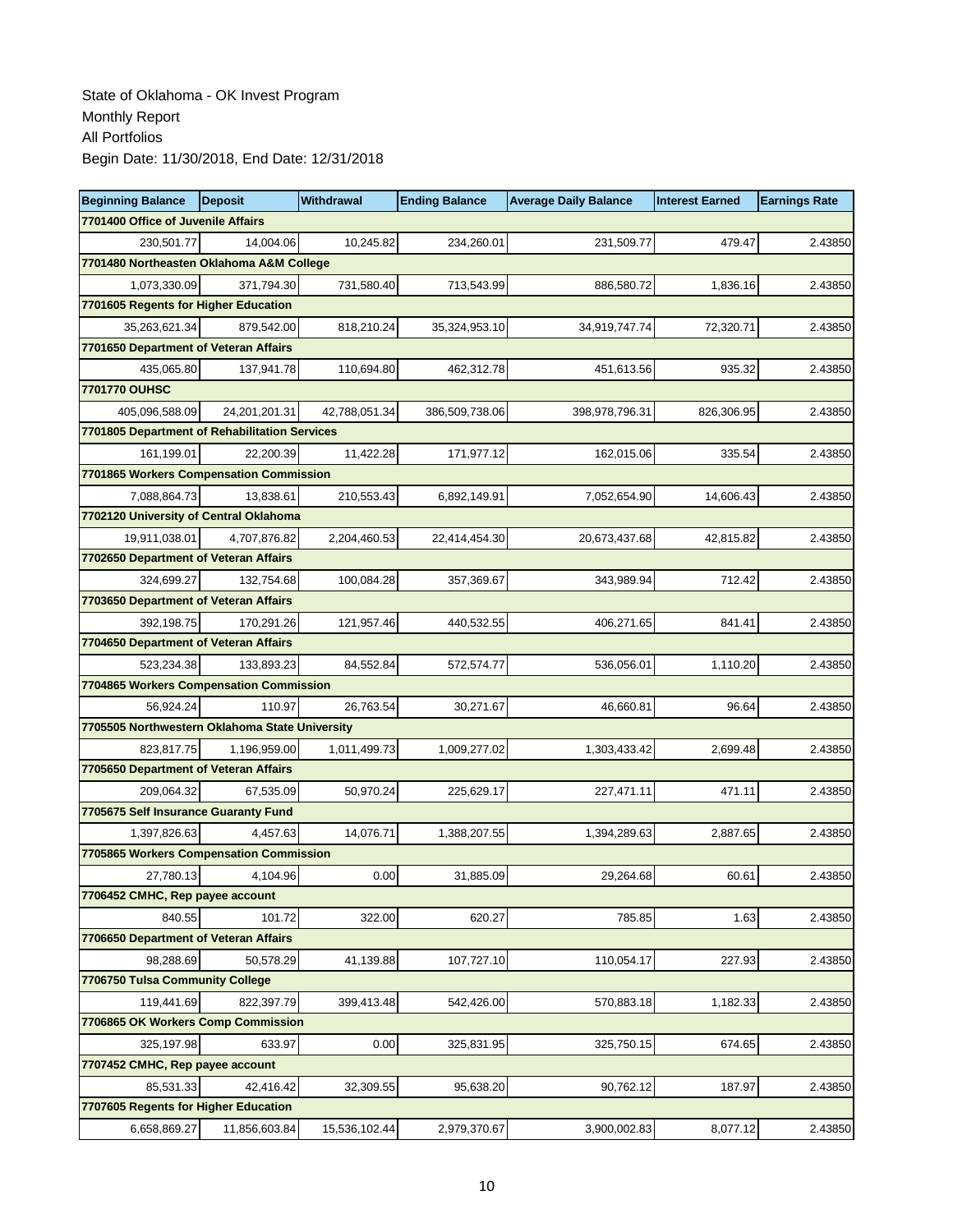| <b>Beginning Balance</b>                     | <b>Deposit</b> | Withdrawal   | <b>Ending Balance</b> | <b>Average Daily Balance</b> | <b>Interest Earned</b> | <b>Earnings Rate</b> |
|----------------------------------------------|----------------|--------------|-----------------------|------------------------------|------------------------|----------------------|
| 7707650 Department of Veteran Affairs        |                |              |                       |                              |                        |                      |
| 275,149.07                                   | 82,052.57      | 61,484.23    | 295,717.41            | 295,970.99                   | 612.97                 | 2.43850              |
| 7707865 OK Workers Comp Commission           |                |              |                       |                              |                        |                      |
| 71,309.79                                    | 139.02         | 0.00         | 71,448.81             | 71,430.87                    | 147.94                 | 2.43850              |
| 7708108 Carl Albert State College            |                |              |                       |                              |                        |                      |
| 6,381,819.87                                 | 32,693.88      | 646,337.02   | 5,768,176.73          | 5,991,473.06                 | 12,408.67              | 2.43850              |
| 7708605 Regents for Higher Education         |                |              |                       |                              |                        |                      |
| 39,390.64                                    | 84.49          | 4,558.33     | 34,916.80             | 37,846.76                    | 78.38                  | 2.43850              |
| 7709605 Regents for Higher Education         |                |              |                       |                              |                        |                      |
| 4,272,898.05                                 | 117.070.14     | 1,507,275.00 | 2,882,693.19          | 3,090,666.17                 | 6,400.94               | 2.43850              |
| 7710350 Oklahoma Historical Society          |                |              |                       |                              |                        |                      |
| 1,226,485.81                                 | 2,391.03       | 0.00         | 1,228,876.84          | 1,228,568.32                 | 2,544.43               | 2.43850              |
| 7710452 Oklahoma Department of Mental Health |                |              |                       |                              |                        |                      |
| 936,491.43                                   | 5,053.37       | 7,330.75     | 934,214.05            | 938,171.63                   | 1.943.00               | 2.43850              |
| 7710605 Regents for Higher Education         |                |              |                       |                              |                        |                      |
| 1,999,395.98                                 | 43.658.89      | 0.00         | 2,043,054.87          | 2,029,718.43                 | 4,203.66               | 2.43850              |
| 7711185 Corporation Commission               |                |              |                       |                              |                        |                      |
| 72,061,070.01                                | 2,020,282.92   | 332,583.98   | 73,748,768.95         | 72,081,172.74                | 149,284.06             | 2.43850              |
| 7711420 Langston University                  |                |              |                       |                              |                        |                      |
| 12,402,279.62                                | 0.00           | 2,316,436.17 | 10,085,843.45         | 10,977,549.61                | 22,735.11              | 2.43850              |
| 7711452 Griffin Memorial Hospital Rep Payee  |                |              |                       |                              |                        |                      |
| 43,975.03                                    | 1,016.05       | 79.76        | 44,911.32             | 44,130.99                    | 91.40                  | 2.43850              |
| 7711605 Regents for Higher Education         |                |              |                       |                              |                        |                      |
| 804,242.54                                   | 1,567.87       | 0.00         | 805,810.41            | 805,608.10                   | 1,668.46               | 2.43850              |
| 7712605 Regents for Higher Education         |                |              |                       |                              |                        |                      |
| 139,560.11                                   | 426.81         | 0.00         | 139,986.92            | 139,873.78                   | 289.69                 | 2.43850              |
| 7713605 Regents for Higher Education         |                |              |                       |                              |                        |                      |
| 17,921,398.96                                | 34,938.77      | 0.00         | 17,956,337.73         | 17,951,829.50                | 37,179.22              | 2.43850              |
| 7714605 Regents for Higher Education         |                |              |                       |                              |                        |                      |
| 11,108,262.38                                | 174.416.55     | 52,240.00    | 11,230,438.93         | 11,194,151.96                | 23,183.70              | 2.43850              |
| 7715605 Regents for Higher Education         |                |              |                       |                              |                        |                      |
| 466,127.24                                   | 908.72         | 0.00         | 467,035.96            | 466,918.71                   | 967.01                 | 2.43850              |
| 7718605 Regents for Higher Education         |                |              |                       |                              |                        |                      |
| 4,291,191.20                                 | 2,008,849.78   | 1,246,000.97 | 5,054,040.01          | 4,687,359.00                 | 9,707.78               | 2.43850              |
| 7719605 Regents for Higher Education         |                |              |                       |                              |                        |                      |
| 35,165.71                                    | 148.49         | 0.00         | 35,314.20             | 35,289.88                    | 73.09                  | 2.43850              |
| 7723623 Seminole State College               |                |              |                       |                              |                        |                      |
| 721,431.50                                   | 432,147.08     | 428,090.48   | 725,488.10            | 660,734.30                   | 1,368.42               | 2.43850              |
| 7725100 Cameron University                   |                |              |                       |                              |                        |                      |
| 3,666,367.46                                 | 343,760.18     | 384,559.65   | 3,625,567.99          | 3,706,426.13                 | 7,676.21               | 2.43850              |
| 7730230 East Central University              |                |              |                       |                              |                        |                      |
| 14,345,301.82                                | 72,872.21      | 860,599.12   | 13,557,574.91         | 13,795,613.50                | 28,571.47              | 2.43850              |
| 7730830 Department of Human Services         |                |              |                       |                              |                        |                      |
| 176,972.99                                   | 2,053.36       | 21,869.81    | 157,156.54            | 162,458.61                   | 336.46                 | 2.43850              |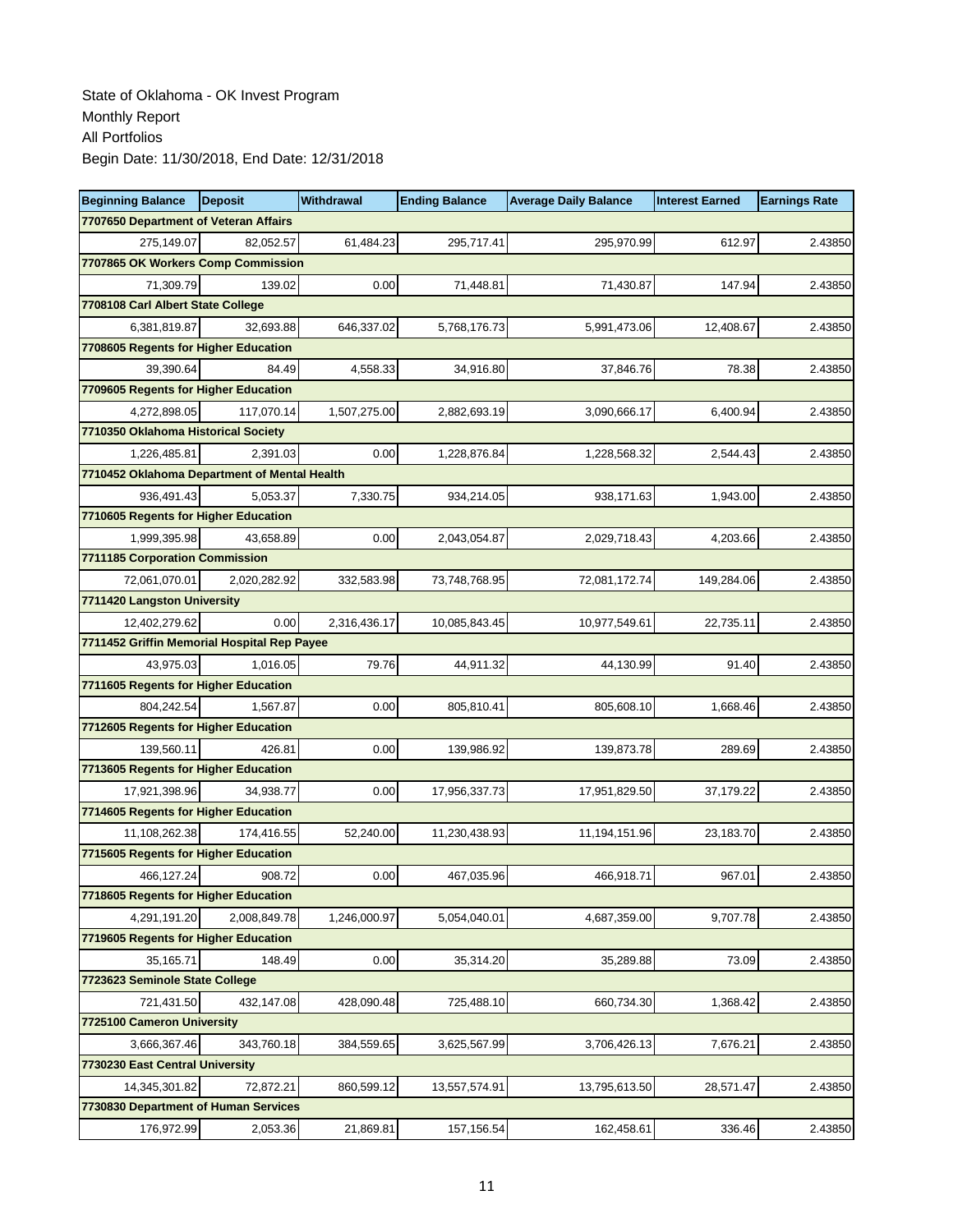| <b>Beginning Balance</b>                       | <b>Deposit</b> | <b>Withdrawal</b> | <b>Ending Balance</b> | <b>Average Daily Balance</b> | <b>Interest Earned</b> | <b>Earnings Rate</b> |
|------------------------------------------------|----------------|-------------------|-----------------------|------------------------------|------------------------|----------------------|
| 7740605 Regents for Higher Education           |                |                   |                       |                              |                        |                      |
| 12,999,743.81                                  | 7,658,875.63   | 5,758,567.00      | 14,900,052.44         | 13,911,534.26                | 28,811.55              | 2.43850              |
| 7741241 Redlands Community College             |                |                   |                       |                              |                        |                      |
| 1,178,670.24                                   | 92.476.30      | 166,269.43        | 1,104,877.11          | 1,100,872.05                 | 2,279.97               | 2.43850              |
| 7745605 Regents for Higher Education           |                |                   |                       |                              |                        |                      |
| 1,036,361.05                                   | 54,087.70      | 0.00              | 1,090,448.75          | 1,073,384.27                 | 2,223.04               | 2.43850              |
| 7747470 Murray State College                   |                |                   |                       |                              |                        |                      |
| 2,595,685.30                                   | 424,145.23     | 537,325.70        | 2,482,504.83          | 2,569,609.14                 | 5,321.80               | 2.43850              |
| 7750350 Oklahoma Historical Society            |                |                   |                       |                              |                        |                      |
| 1,057,885.66                                   | 26.538.06      | 8.164.05          | 1.076.259.67          | 1,066,590.28                 | 2.208.97               | 2.43850              |
| 7750531 Rose State College                     |                |                   |                       |                              |                        |                      |
| 13,053,329.99                                  | 285,093.33     | 228,111.91        | 13,110,311.41         | 13,114,141.27                | 27,160.11              | 2.43850              |
| 7751485 Northeastern State University          |                |                   |                       |                              |                        |                      |
| 16,339,533.77                                  | 161,405.22     | 3,122,296.91      | 13,378,642.08         | 14,614,014.35                | 30,266.42              | 2.43850              |
| 7752485 Northeastern State University          |                |                   |                       |                              |                        |                      |
| 2,649,506.60                                   | 5,165.19       | 0.00              | 2,654,671.79          | 2,654,005.31                 | 5,496.59               | 2.43850              |
| 7765665 Southwestern Oklahoma State University |                |                   |                       |                              |                        |                      |
| 8.835.938.69                                   | 817,751.93     | 1,503,805.32      | 8,149,885.30          | 7,947,861.24                 | 16,460.46              | 2.43850              |
| 7790041 Western Oklahoma State University      |                |                   |                       |                              |                        |                      |
| 49,301.05                                      | 58,931.09      | 62,736.90         | 45,495.24             | 43,622.81                    | 90.35                  | 2.43850              |
| 7790120 University of Central Oklahoma         |                |                   |                       |                              |                        |                      |
| 1,769,972.61                                   | 930,918.34     | 1,050,391.94      | 1,650,499.01          | 1,387,414.22                 | 2,873.41               | 2.43850              |
| 7790230 East Central University                |                |                   |                       |                              |                        |                      |
| 350,287.78                                     | 326,115.89     | 367,754.64        | 308,649.03            | 287,665.01                   | 595.77                 | 2.43850              |
| 7790241 Redlands Community College             |                |                   |                       |                              |                        |                      |
| 103,507.93                                     | 61,965.46      | 70,964.94         | 94,508.45             | 95,616.11                    | 198.03                 | 2.43850              |
| 7790470 Murray State College                   |                |                   |                       |                              |                        |                      |
| 9,893.00                                       | 47,435.67      | 54,624.37         | 2,704.30              | 14,960.88                    | 30.98                  | 2.43850              |
| 7790485 Northeastern State University          |                |                   |                       |                              |                        |                      |
| 1,254,409.51                                   | 667.842.95     | 757,999.44        | 1,164,253.02          | 1,163,317.48                 | 2,409.29               | 2.43850              |
| 7790490 Northern Oklahoma College              |                |                   |                       |                              |                        |                      |
| 601,637.26                                     | 204,186.01     | 214,653.12        | 591,170.15            | 625,657.78                   | 1,295.77               | 2.43850              |
| 7790660 Southeastern State University          |                |                   |                       |                              |                        |                      |
| 140.971.23                                     | 257,441.34     | 302,909.01        | 95,503.56             | 95,934.44                    | 198.69                 | 2.43850              |
| 7790665 Southwestern Oklahoma State University |                |                   |                       |                              |                        |                      |
| 678,474.06                                     | 368,475.88     | 388,601.59        | 658,348.35            | 552,219.11                   | 1,143.68               | 2.43850              |
| 7805370 OIFA                                   |                |                   |                       |                              |                        |                      |
| 101.60                                         | 0.20           | 0.00              | 101.80                | 101.77                       | 0.21                   | 2.43850              |
| 7823740 OCIA 2008B Reserve Fund                |                |                   |                       |                              |                        |                      |
| 646.46                                         | 1.26           | 0.00              | 647.72                | 647.56                       | 1.34                   | 2.43850              |
| 7845740 OCIA 2008A Sinking Fund                |                |                   |                       |                              |                        |                      |
| 4,584.81                                       | 8.92           | 0.00              | 4,593.73              | 4,592.58                     | 9.51                   | 2.43850              |
| 7846740 OCIA 2008B Sinking Fund                |                |                   |                       |                              |                        |                      |
| 992.99                                         | 1.93           | 0.00              | 994.92                | 994.67                       | 2.06                   | 2.43850              |